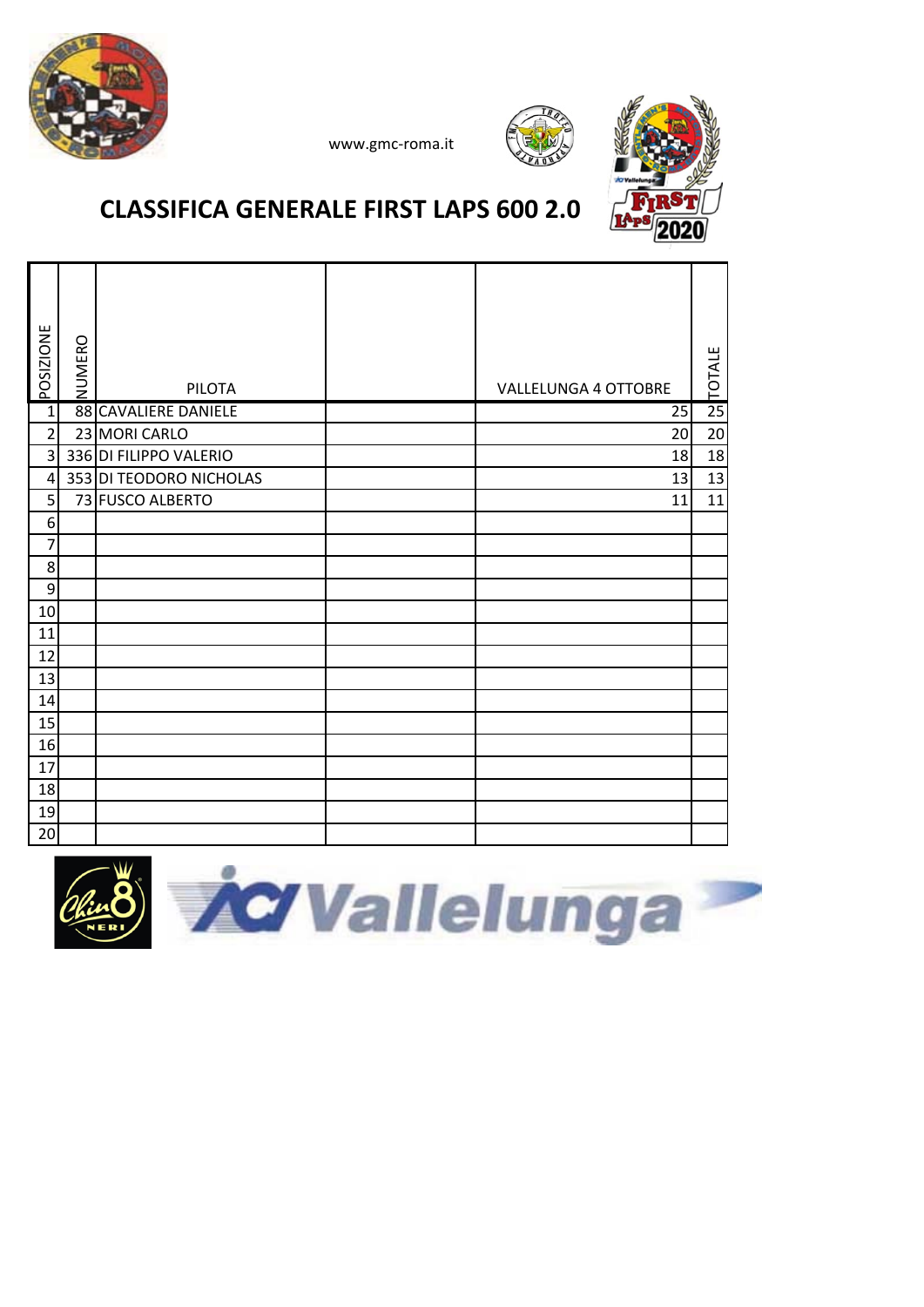





### **CLASSIFICA UNDER 35 FIRST LAPS 600 2.0**

| <b>POSIZIONE</b>        | NUMERO | <b>PILOTA</b>           | <b>VALLELUNGA 4 OTTOBRE</b> | <b>TOTALE</b>   |
|-------------------------|--------|-------------------------|-----------------------------|-----------------|
| $\mathbf{1}$            |        | 88 CAVALIERE DANIELE    | 25                          | $\overline{25}$ |
| $\overline{2}$          |        | 23 MORI CARLO           | 20                          | 20              |
| $\overline{\mathbf{3}}$ |        | 336 DI FILIPPO VALERIO  | 18                          | 18              |
| 4                       |        | 353 DI TEODORO NICHOLAS | 13                          | 13              |
| 5                       |        |                         |                             |                 |
| 6                       |        |                         |                             |                 |
| 7                       |        |                         |                             |                 |
| 8                       |        |                         |                             |                 |
| 9                       |        |                         |                             |                 |
| 10                      |        |                         |                             |                 |
| 11                      |        |                         |                             |                 |
| 12                      |        |                         |                             |                 |
| 13                      |        |                         |                             |                 |
| 14                      |        |                         |                             |                 |
| 15                      |        |                         |                             |                 |
| 16                      |        |                         |                             |                 |
| 17                      |        |                         |                             |                 |
| 18                      |        |                         |                             |                 |
| 19                      |        |                         |                             |                 |
| 20                      |        |                         |                             |                 |



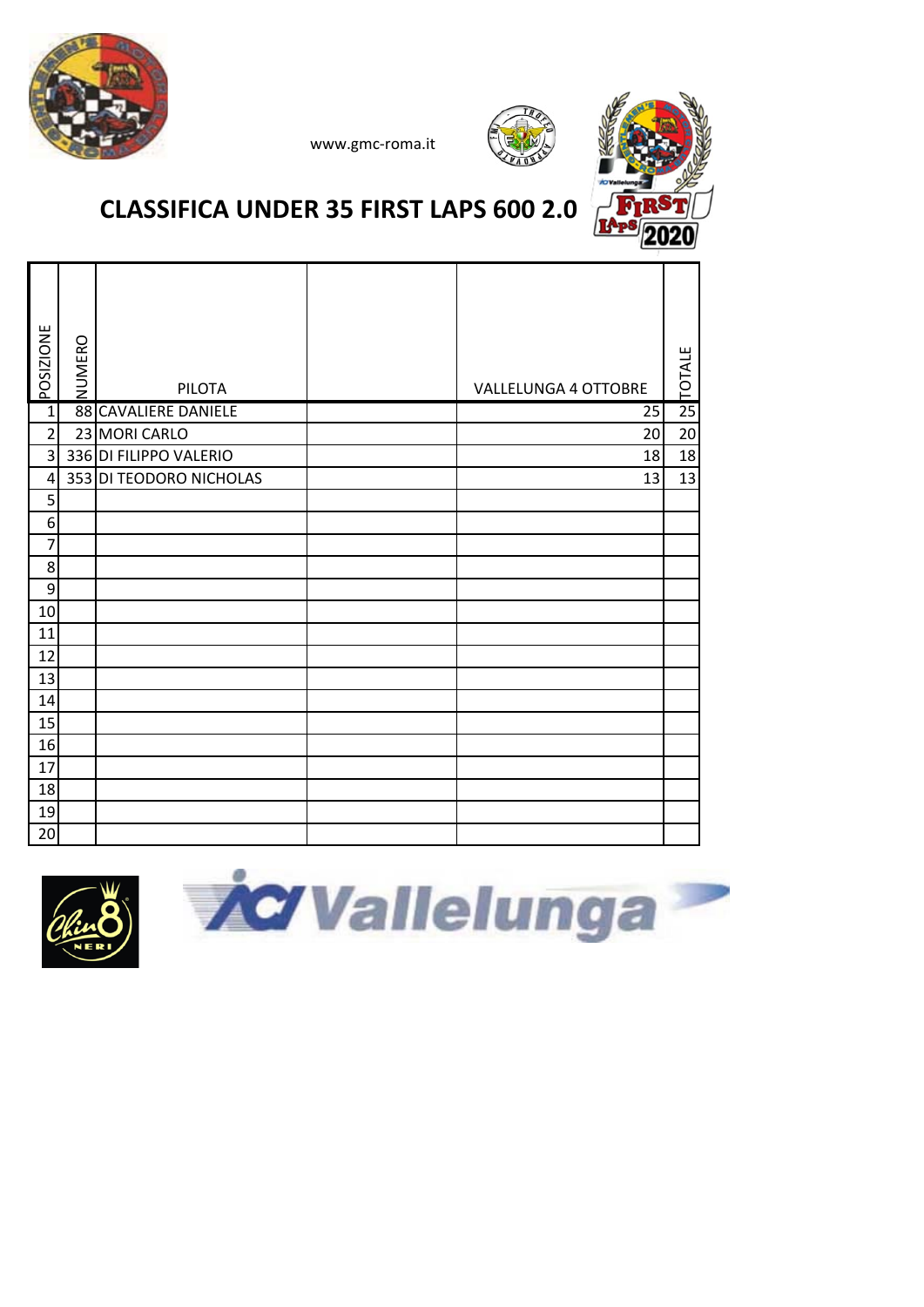



## **CLASSIFICA OVER 35 FIRST LAPS 600 2.0**

www.gmc‐roma.it

| <b>POSIZIONE</b> | NUMERO | PILOTA           | VALLELUNGA 4 OTTOBRE | TOTALE |
|------------------|--------|------------------|----------------------|--------|
| $\mathbf{1}$     |        | 73 FUSCO ALBERTO | 25                   | 25     |
| $\overline{2}$   |        |                  |                      |        |
| 3                |        |                  |                      |        |
| $\overline{a}$   |        |                  |                      |        |
| 5                |        |                  |                      |        |
| 6                |        |                  |                      |        |
| $\overline{7}$   |        |                  |                      |        |
| $\bf 8$          |        |                  |                      |        |
| 9                |        |                  |                      |        |
| 10               |        |                  |                      |        |
| 11               |        |                  |                      |        |
| 12               |        |                  |                      |        |
| 13               |        |                  |                      |        |
| 14               |        |                  |                      |        |
| 15               |        |                  |                      |        |
| 16               |        |                  |                      |        |
| 17               |        |                  |                      |        |
| 18               |        |                  |                      |        |
| 19               |        |                  |                      |        |
| 20               |        |                  |                      |        |

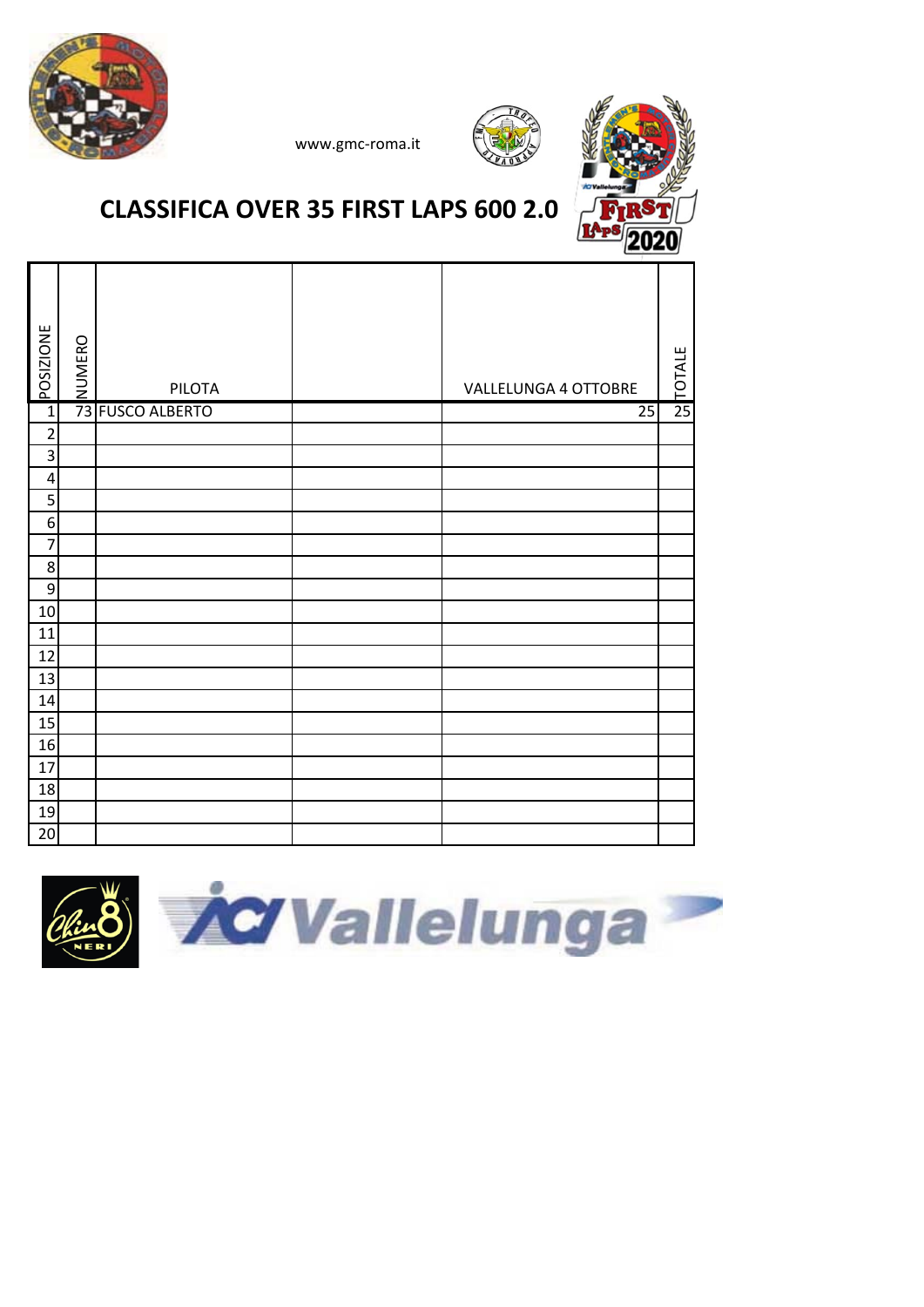





# **CLASSIFICA GENERALE FIRST LAPS SBK 2.0**

| POSIZIONE      | NUMERO | <b>PILOTA</b>          | <b>VALLELUNGA 4 OTTOBRE</b> | <b>TOTALE</b>    |
|----------------|--------|------------------------|-----------------------------|------------------|
| $\overline{1}$ |        | 30 GUGLIETTA ARCANGELO | 27                          | $\overline{27}$  |
| $\overline{2}$ |        | 22 COBELLIS VALERIO    | 20                          | 20               |
| 3              |        | 61 SCUDERI MICHELE     | $\mathbf 0$                 | $\boldsymbol{0}$ |
| $\overline{4}$ |        | 182 TARUGGI MAURIZIO   | 0                           | $\mathbf 0$      |
| 5              |        | 5 GAVAZZI DANIELE      | $\Omega$                    | $\mathbf 0$      |
| 6              |        |                        |                             |                  |
| 7              |        |                        |                             |                  |
| 8              |        |                        |                             |                  |
| 9              |        |                        |                             |                  |
| 10             |        |                        |                             |                  |
| 11             |        |                        |                             |                  |
| 12             |        |                        |                             |                  |
| 13             |        |                        |                             |                  |
| 14             |        |                        |                             |                  |
| 15             |        |                        |                             |                  |
| 16             |        |                        |                             |                  |
| 17             |        |                        |                             |                  |
| 18             |        |                        |                             |                  |
| 19             |        |                        |                             |                  |
| 20             |        |                        |                             |                  |



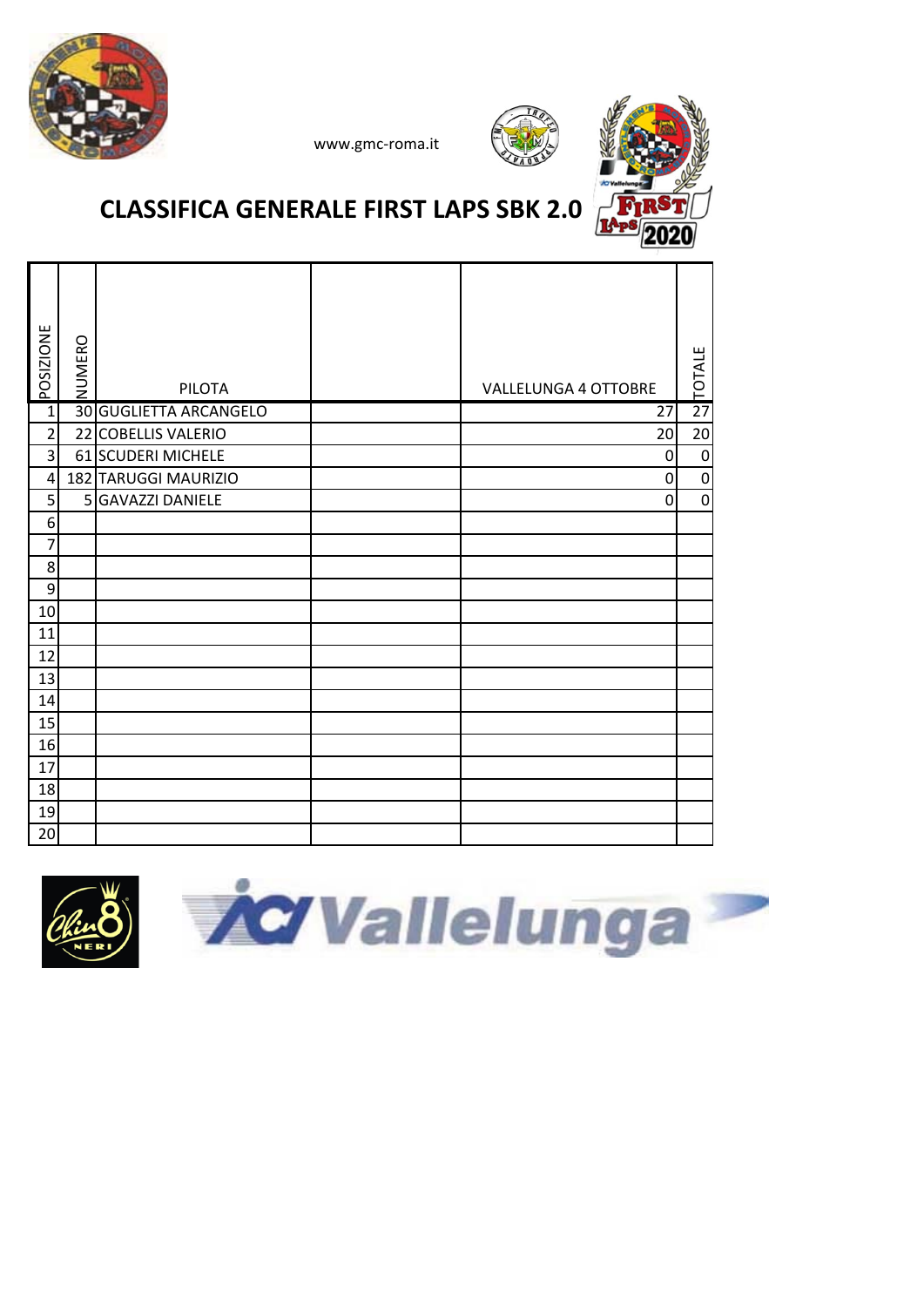





# **CLASSIFICA UNDER 35 FIRST LAPS SBK 2.0**

| <b>POSIZIONE</b>        | NUMERO          | <b>PILOTA</b>           | VALLELUNGA 4 OTTOBRE | <b>POTALE</b> |
|-------------------------|-----------------|-------------------------|----------------------|---------------|
| $\mathbf{1}$            | $\overline{22}$ | <b>COBELLIS VALERIO</b> | 25                   |               |
| $\overline{\mathbf{c}}$ |                 | 61 SCUDERI MICHELE      | $\mathbf 0$          | $\mathbf 0$   |
| 3                       |                 | 5 GAVAZZI DANIELE       | $\mathbf 0$          | $\mathbf 0$   |
| 4                       |                 |                         |                      |               |
| 5                       |                 |                         |                      |               |
| 6                       |                 |                         |                      |               |
| 7                       |                 |                         |                      |               |
| 8                       |                 |                         |                      |               |
| 9                       |                 |                         |                      |               |
| 10                      |                 |                         |                      |               |
| 11                      |                 |                         |                      |               |
| 12                      |                 |                         |                      |               |
| 13                      |                 |                         |                      |               |
| 14                      |                 |                         |                      |               |
| 15                      |                 |                         |                      |               |
| 16                      |                 |                         |                      |               |
| 17                      |                 |                         |                      |               |
| 18                      |                 |                         |                      |               |
| 19                      |                 |                         |                      |               |
| 20                      |                 |                         |                      |               |